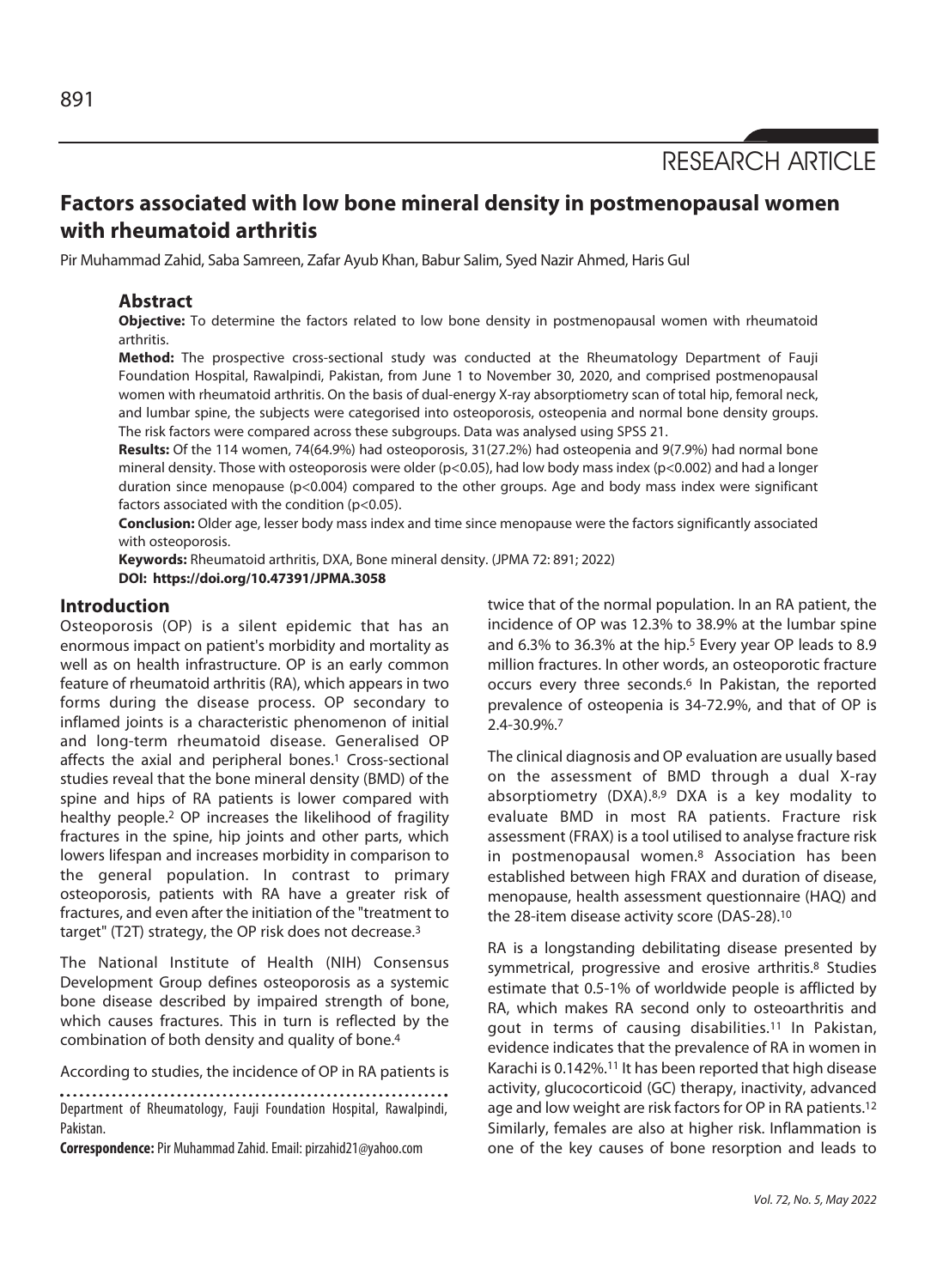local and generalised OP.12 The autoantibodies, such as rheumatoid factor (RF) as well as anti-citrullinated protein autoantibodies (anti-CCP), are risk factors for erosions and low BMD in RA.13,14 Improved disease control may promote remodelling of bone metabolism, thereby making normal bone structure not only in the joints, but also throughout the body, which consequently stabilises BMD.15

GC therapy is independently related to the increased OP risk in the hip and spine. In prolonged users, the cumulative dose of GCs can cause further bone-loss and lead to an increase in OP risk by at least twofold.16 It is reported that after 5-7 months of GC treatment, 25% trabecular bone is lost. GC treatment of RA can cause fractures and affect mortality, life quality, including physical function, and the risk of future fractures.17

Scant literature exists for OP frequency in RA patients and the associated risk factors in the Pakistani population. The current study was planned to determine the factors related to low bone density in post-menopausal women with RA in the local population.

# **Patients and Methods**

The prospective cross-sectional study was conducted from June 1 to November 30, 2020 at the Rheumatology Department of Fauji Foundation Hospital, Rawalpindi, Pakistan, which is a tertiary care hospital, providing services to ex-Army servicemen and their families. After approval from the institutional ethics review committee, the sample size was calculated using the World Health Organisation (WHO) calculator<sup>18</sup> with confidence level 95%, population DAS-28 mean 3.9, absolute precision required 1%, and population standard deviation 1.9.5 The sample was raised using consecutive sampling technique. Those included were postmenopausal women with RA according to the American College of Rheumatology and the European League Against Rheumatism (ACR/EULAR) 2010 criteria.19 Patients with history of rheumatic diseases other than RA or premenopausal were excluded. Also excluded were those with osteogenesis imperfecta, Marfan syndrome, untreated long-term hyperthyroidism, hypogonadism, Cushing syndrome, type I diabetes, primary hyperparathyroidism, early cessation of menses <45 years, longstanding poor nutrition status, absorption problem of the gut, long-standing kidney and liver disorders, haematological disorders, like multiple myeloma, lymphoma, leukaemia, and those on drugs like insulin, anticonvulsants, excessive thyroxine replacement, heparin, gonadotropin-releasing hormones agonists (GnRH).

After taking informed consent from the subjects, a

thorough history was taken from all the participants. A detailed physical check-up, including musculoskeletal evaluation, was done and medical records were checked. Demographic details, as well as clinical features, such as body mass index (BMI), were noted. Patients' age, smoking or alcohol history, history of self or family fragility fracture, duration since menopause, previous oophorectomy / hysterectomy, BMD of lumbar vertebrae L1-L4, neck of femur T-score, total hip T-score, DAS-28, clinical disease activity index (CDAI) and oral GC use including dose, duration, current or prior user, cumulative dose (dose of GCs according to prednisolone  $\times$  364  $\times$ years /1000)20 were recorded for all study participants.

DAS-28 score was used to assess RA disease activity; score  $\langle 2.6 =$  disease remission, 2.6-3.2 = low, 3.2-5.1 = moderate, and  $>5.1$  = high disease activity.<sup>20</sup> Modified Health Assessment Questionnaire (mHAQ), an 8-item questionnaire assessing the activities of RA patients during the preceding week, $8$  was used for functional category assessment. Blood samples were collected for biochemical analysis, including complete blood count (CBC), RF, erythrocyte sedimentation rate (ESR) and anti-CCP antibody.

FRAX was used to calculate the 10-year likelihood of hip and major osteoporotic fractures. FRAX was suggestive of high risk with a 10-year probability of 20% for major osteoporotic fracture (MOF) or 3% for hip fracture.8,9 BMD of all the patients was systematically evaluated through DXA on the same machine (Hologenic Advance Point Core Bone Health Density Scanner, Model Discovery A). T score was to categorise BMD into three groups according to the WHO criteria:<sup>8</sup> normal, osteopenia and osteoporosis. Baseline characteristics and demographics were compared across these three groups. All the investigations, including blood tests as well as DXA scans, were done free of cost.

Data was analysed using SPSS 21. OP frequency was calculated for various age groups. T scores of lumbar spine, femoral neck and total hip were calculated as mean ± standard deviation according to age. For categorical variables, chi-square test was used, while for quantitative variables, one-way analysis of variance (ANOVA) was used. Logistic regression analysis was used to analyse the link between OP and risk factors. P<0.05 was considered significant.

# **Results**

Of the 114 women, 74(64.9%) had osteoporosis with mean age 59.7±7.45 years and mean disease duration 9.1±7.6 years; 31(27.2%) had osteopenia with mean age 56.2±6.1 years and mean disease duration 7.3±5.1 years, and  $9(7.9%)$  had normal BMD with mean age  $56.1\pm9.5$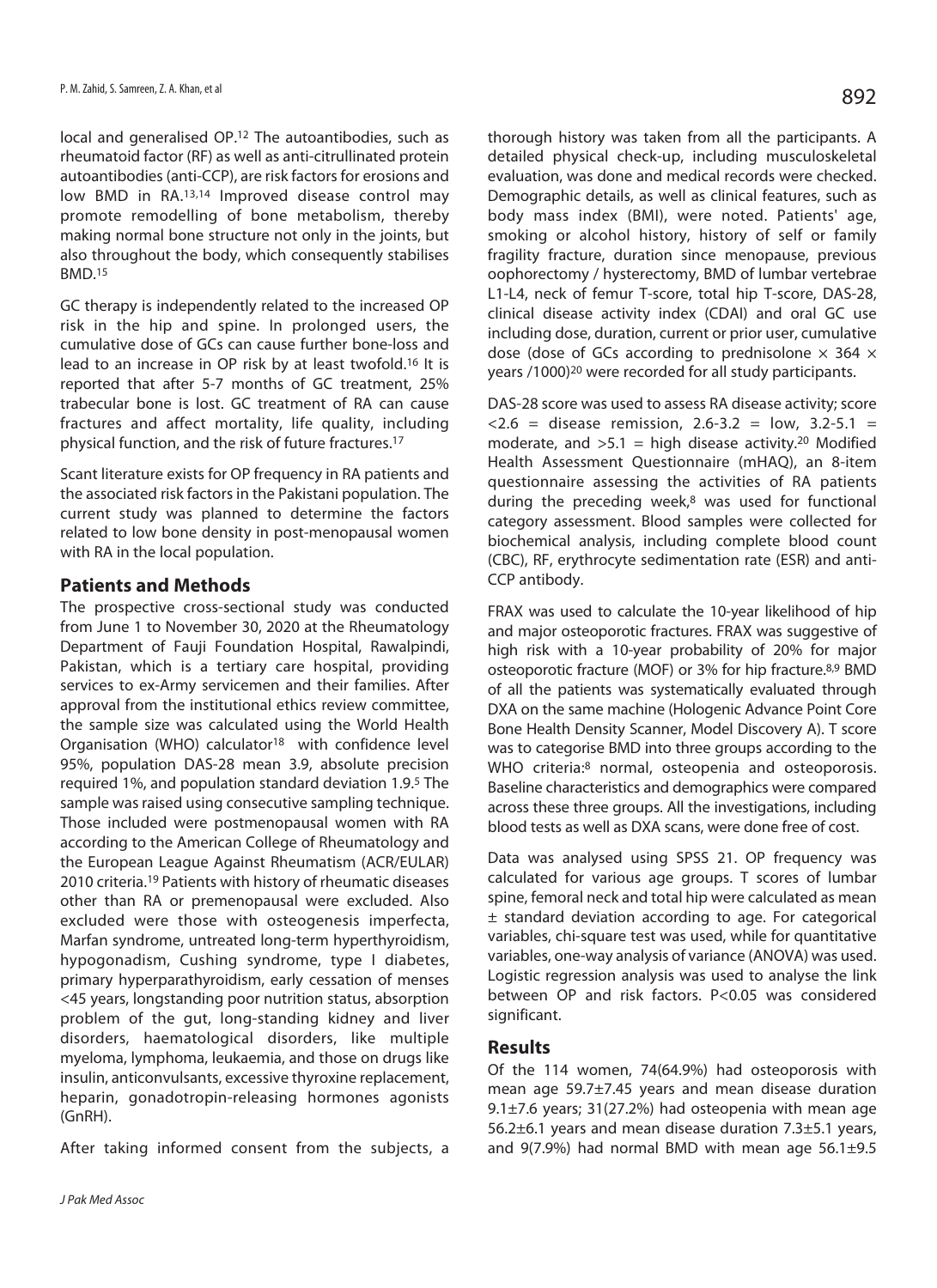#### **Table-1:** Demographic and clinical features of the sample.

|                                  | <b>Total</b>    | <b>Osteoporosis</b> | <b>Osteopenia</b> | <b>Normal</b>     | P value |
|----------------------------------|-----------------|---------------------|-------------------|-------------------|---------|
| Age (years)                      | $58.5 \pm 7.4$  | $59.7 + 7.45$       | $56.2 \pm 6.1$    | $56.1 \pm 9.5$    | .05     |
| Height (cm)                      | $156.0 + 5.9$   | $155.8 + 4.6$       | $155.9 + 7.8$     | $158.4 + 7.9$     | .46     |
| Weight (kg)                      | $64.5 \pm 12.5$ | $61.2 \pm 10.8$     | $71.2 \pm 13.9$   | $68.2 \pm 11.7$   | .00     |
| BMI (kg/m <sup>2</sup> )         | $26.5 \pm 5.5$  | $25.2 + 4.6$        | $29.3 \pm 6.5$    | $27.5 \pm 6.1$    | .00     |
| Disease duration (years)         | $8.4 \pm 7.1$   | $9.1 \pm 7.6$       | $7.3 \pm 5.1$     | $6.8 \pm 7.9$     | .38     |
|                                  |                 |                     |                   |                   |         |
| Duration since menopause (years) | $10.3 + 6.8$    | $11.9 \pm 6.8$      | $7.4 + 5.3$       | $7.5 + 7.9$       | .00     |
| <b>DAS-28</b>                    | $3.8 + .69$     | $3.8 + .71$         | $3.7 \pm .68$     | $3.8 + .69$       | .89     |
| Tender joints (TJ)               | $1.39 \pm 1.8$  | $1.47 + 1.9$        | $1.26 \pm 1.7$    | $1.22 \pm 1.3$    | .82     |
| Swallow joint (SJ)               | $0.50 + 0.9$    | $0.57 + 1.1$        | $0.42 \pm 0.67$   | $0.22 \pm 0.44$   | .53     |
| Pain VAS                         | $6.28 \pm 1.8$  | $6.38 \pm 1.9$      | $6.03 \pm 1.6$    | $6.33 \pm 1.50$   | .67     |
| $ESR$ (mm/h)                     | $30.1 \pm 7.5$  | $29.7 \pm 7.7$      | $31.9 \pm 6.9$    | $28.2 \pm 7.3$    | .27     |
| <b>CDAI</b>                      | 13.89±4.6       | $14.32 + 4.8$       | $13.1 \pm 4.3$    | $12.7 + 3.8$      | .39     |
| mHAQ score                       | $.59 + .46$     | $.59 + .44$         | $.56{\pm}.43$     | $.77 \pm .69$     | .46     |
| Dexa T spine                     | $-2.7 \pm 1.4$  | $-3.5 \pm 1.09$     | $-1.7 + .49$      | $-.011 \pm .91$   | .00     |
| Dexa T femur                     | $-1.8 \pm 1.26$ | $-2.2 \pm 1.19$     | $-1.4 \pm .9$     | $-0.156 \pm 0.76$ | .00     |
| Dexa T total Hip                 | $-2.2 \pm 1.3$  | $-2.5 \pm 1.3$      | $-2.1 \pm .96$    | $-.43 \pm .68$    | .00     |
| Duration GC (years)              | $3.6 + 2.1$     | $3.8 + 1.8$         | $3.5 + 2.6$       | $2.4 \pm 1.7$     | .13     |
| Cumulative GC                    | $6.6 + 3.9$     | $7.02 + 3.5$        | $6.39 + 4.9$      | $4.3 \pm 3.2$     | .153    |
| <b>FRAX MOF</b>                  | $9.3 \pm 7.8$   | $10.3 + 8.3$        | $7.6 + 6.9$       | $6.7 + 4.9$       | .16     |
| <b>FRAX Hip</b>                  | $3.8 + 5.5$     | $4.4 + 5.8$         | $2.9 + 5.3$       | $2.08 + 2.4$      | .28     |
| Anti-CCP Positive (P%)           | 57.1%           | 60.8%               | 54.8%             | 44.4%             | .59     |
| RA factor Positive (P%)          | 62.3%           | 67.6%               | 54.8%             | 44.4%             | .24     |
| Functional Class Sedentary (S%)  | 14.9%           | 10.8%               | 22.6%             | 22.2%             | .24     |

BMI: Body mass index, GC: Glucocorticoid, CCP: Cyclic citrullinated peptides, DAS: Disease activity score, ESR: Erythrocyte sedimentation rate, FRAX: Fracture risk assessment, MOF: Major osteoporotic fracture.

**Table-2:** The frequency of osteoporosis, osteopenia and normal bone mineral density (BMD) according to age groups.

| Age (years)    | Total | <b>Osteoporosis</b> | Osteopenia  | <b>Normal</b> |
|----------------|-------|---------------------|-------------|---------------|
|                | (N)   | (N, %)              | (N, %)      | (N, %)        |
| 41-49          | 12    | 7(58.3%)            | 3(25%)      | 2(16%)        |
| 50-59          | 59    | 36 (61%)            | 19(32.2%)   | $4(6.8\%)$    |
| $60 - 69$      | 32    | 21(65.6%)           | $9(28.1\%)$ | 2(6.3%)       |
| 70-79          | 11    | 10(90.9%)           | $\theta$    | $1(9.1\%)$    |
| Total $(N, %)$ | 114   | 74(64.9%)           | 31(27.2%)   | $9(7.9\%)$    |

**Table-3:** T-scores according to age groups.

| Age (years) | <b>Lumbar Spine</b> | <b>Femoral neck</b> | <b>Total hip</b> |
|-------------|---------------------|---------------------|------------------|
| $41 - 49$   | $-2.7 \pm 1.2$      | $-0.89 \pm 1.5$     | $-2+1.3$         |
| $50 - 59$   | $-2.6 + 1.4$        | $-2.0 \pm 1.2$      | $-2.1 \pm 1.4$   |
| $60 - 69$   | $-2.5 + 1.14$       | $-1.78 + 1.09$      | $-2.23 + 0.99$   |
| 70-79       | $-3.6+2.23$         | $-2.25 \pm 1.19$    | $-3.01 \pm 1.33$ |

years and mean disease duration 6.8±7.9 years.

OP patients were older with lower BMI and longer duration since menopause than the other groups (p<0.05). DXA score of spine, femur neck and hip were also significantly higher (p<0.00) in those with OP (Table-1).

Of the 59(51.7%) subjects aged 50-59 years, OP was found in 36(61%) (Table-2). The spine, femoral neck, and total **Table-4:** Multivariable logistic regression analysis on risk factors of osteoporosis.

| <b>Risk factor</b>         | 0R   | 95% CI        | p-value |
|----------------------------|------|---------------|---------|
| Age (year)                 | 0.93 | $0.87 - 0.98$ | 0.01    |
| $BMl$ (kg/m <sup>2</sup> ) | 1.14 | $1.05 - 1.25$ | 0.00    |
| Disease duration (years)   | 0.95 | $0.90 - 1.01$ | .17     |
| Cumulative dose of GC      | 0.92 | $0.83 - 1.03$ | .16     |
| RA factor, positivity      | 1.88 | $0.85 - 4.14$ | 0.11    |
| <b>Anti-CCP Positivity</b> | 1.40 | $.64 - 3.05$  | .392    |
| mHAO score                 | 1.07 | $.46 - 2.45$  | .87     |
| DAS 28-ESR                 | .83  | $.47 - 1.46$  | .52     |
| $ESR$ (mm/h)               | 1.02 | .97-1.08      | .34     |
| <b>FRAX MOF</b>            | .94  | .88-1.00      | .06     |
| <b>FRAX Hip</b>            | .93  | $.84 - 1.02$  | .14     |

BMI: Body mass index, GC: Glucocorticoid, CCP: Cyclic citrullinated peptides, DAS: Disease activity score, ESR: Erythrocyte sedimentation rate, FRAX: Fracture risk assessment, MOF: Major osteoporotic fracture.

hip scores were evaluated according to each age subgroup, and those aged 70-79 years were found to have osteoporosis in all the three sites (Table-3).

Age and BMI were significant independent factors for OP, while none of the other factors revealed an independent link (Table-4).

# **Discussion**

In the current study, OP was reported in 64.9%, which is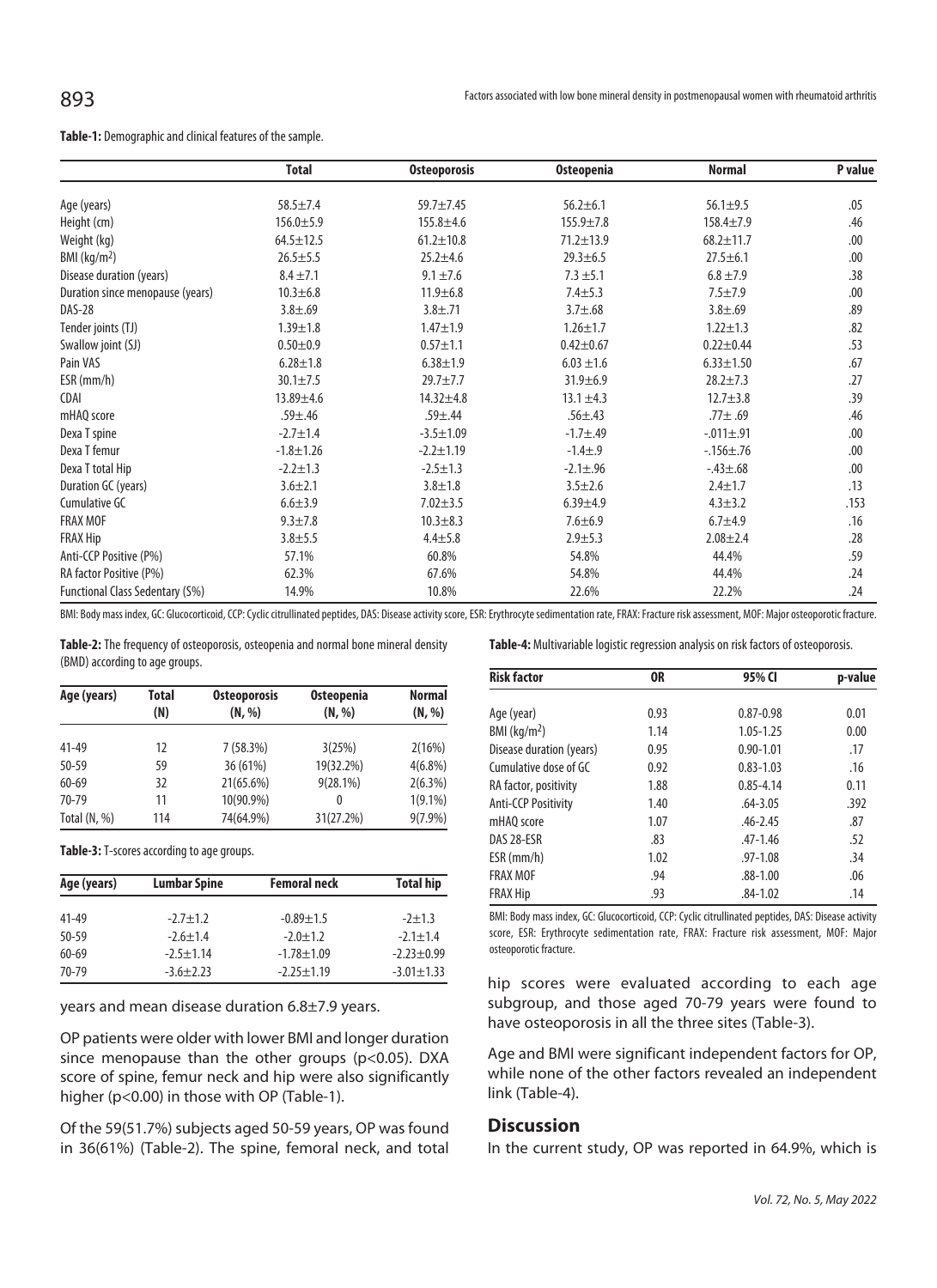higher than the reported 30.3-46.8%.5,21,22 The study population mostly consisted of elderly people which explains the higher percentage. As each study population has different features, the incidence of low BMD in RA patients cannot be easily determined owing to differences in age and gender, the status of menopause, activity and duration of the disease, GC use, genetics, geography, behaviour, economy etc.

Owing to the greater risk of fractures, all RA patients require BMD measurements. Conversely, despite regular visits to rheumatologists, there is still a considerable number of RA patients at risk of fractures that do not receive BMD testing.5

In the current study, 10-year probability of major osteoporotic fracture (MOF) of RA was 9.3% vs 12%, and 10-yr probability of hip fracture was 3.8% vs. 3.8% in an earlier study23. The lumbar spine was the common site for OP in RA, followed by the femoral neck which was also observed earlier.21,24

In the current study, older age, low BMI and duration of menopause were significantly associated with OP, which was also observed in earlier studies<sup>5,21,22</sup> However, in one study menopause did not have any significant effect on OP.13

DAS-28 and Clinical Disease Activity Index (CDAI) were moderate in the current study as was case in an earlier study<sup>13</sup> but in both studies it was not significantly related to OP. The short disease duration likely avoids the detection of the deleterious effect of these variables on bone mass.13 In the current study, there was no association between ESR and BMD which is reported previously as well.24

RF, anti-CCP25 and the GCs were not significantly linked with OP in the current study, which is in line with literature,5,13,22,25 However, in a placebo-controlled study of RA patients, GC therapy, used to control inflammation, had a positive influence on BMD. This effect may cause BMD changes in response to GC therapy.<sup>5,13</sup> The RA patients with OP in the current study had a longer course than RA patients without OP, which was reported previously.24

The mean cumulative GC dose was 6.6±3.9 which had a non-significant effect on the bone mass of the femur, hip and lumbar spine. This is contrary to the findings of one study.5 In the current research, smoking was not significantly related to OP, as reported earlier.<sup>5</sup>

It is worth mentioning that Pakistan has not yet established guidelines for OP patients. Therefore, RA

patients, who carry a high risk of fractures, need to undergo screening for osteoporosis through BMD and FRAX regularly as set in international guidelines.26

The current study has limitations as there is predominance of the female gender, which is because the hospital deals with female family members of war veterans. The duration of the study was too short to assess the long-term impact of various OP risk factors.

# **Conclusion**

Older age, low BMI and time since menopause were the factors significantly linked with OP, which was overall reported in 64.9% of RA patients.

### **Disclaimer:** None.

**Conflict of Interest:** None.

#### **Source of Funding:** None.

### **References**

- 1. Böttcher J, Pfeil A. Diagnosis of periarticular osteoporosis in rheumatoid arthritis using digital X-ray radiogrammetry. Arthritis Res Ther 2008; 10: 103.
- 2. Makhdoom A, Rahopoto MQ, Awan S, Tahir SM, Memon S, Siddiqui KA. Bone mineral density level by dual energy X-ray absorptiometry in rheumatoid arthritis. J Pak Med Assoc 2017; 67: 15-9.
- 3. Tomizawa T, Ito H, Murata K, Hashimoto M, Tanaka M, Murakami K, et al. Distinct biomarkers for different bones in osteoporosis with rheumatoid arthritis. Arthritis Res Ther 2019; 21: 174.
- 4. Khan AH, Jafri L, Ahmed S, Noordin S. Osteoporosis and its perspective in Pakistan: A review of evidence and issues for addressing fragility fractures. Ann Med Surg (Lond) 2018; 29: 19-25.
- 5. Lee JH, Sung YK, Choi CB, Cho SK, Bang SY, Choe JY, et al. The frequency of and risk factors for osteoporosis in Korean patients with rheumatoid arthritis. BMC Musculoskelet Disord 2016; 17: 98.
- 6. Hyassat D, Alyan T, Jaddou H, Ajlouni KM. Prevalence and Risk Factors of Osteoporosis Among Jordanian Postmenopausal Women Attending the National Center for Diabetes, Endocrinology and Genetics in Jordan. Biores Open Access 2017; 6: 85-93.
- 7. Tariq S, Baig M, Tariq S, Shahzad M. Status of bone health and association of socio-demographic characteristics with Bone Mineral Density in Pakistani Females. Pak J Med Sci 2019; 35: 812-7.
- 8. Meng J, Li Y, Yuan X, Lu Y. Evaluating osteoporotic fracture risk with the Fracture Risk Assessment Tool in Chinese patients with rheumatoid arthritis. Medicine (Baltimore) 2017; 96: e6677.
- 9. Choi ST, Kwon SR, Jung JY, Kim HA, Kim SS, Kim SH. Prevalence and Fracture Risk of Osteoporosis in Patients with Rheumatoid Arthritis. A Multicenter Comparative Study of the FRAX and WHO Criteria. J Clin Med 2018; 7: 507.
- 10. Fardellone P, Salawati E, Le Monnier L, Goëb V. Bone Loss, Osteoporosis, and Fractures in Patients with Rheumatoid Arthritis. A Review. J Clin Med 2020; 9: 3361.
- 11. Naqvi AA, Hassali MA, Aftab MT. Epidemiology of rheumatoid arthritis, clinical aspects and socio-economic determinants in Pakistani patients. A systematic review and meta-analysis. J Pak Med Assoc 2019; 69: 389-98